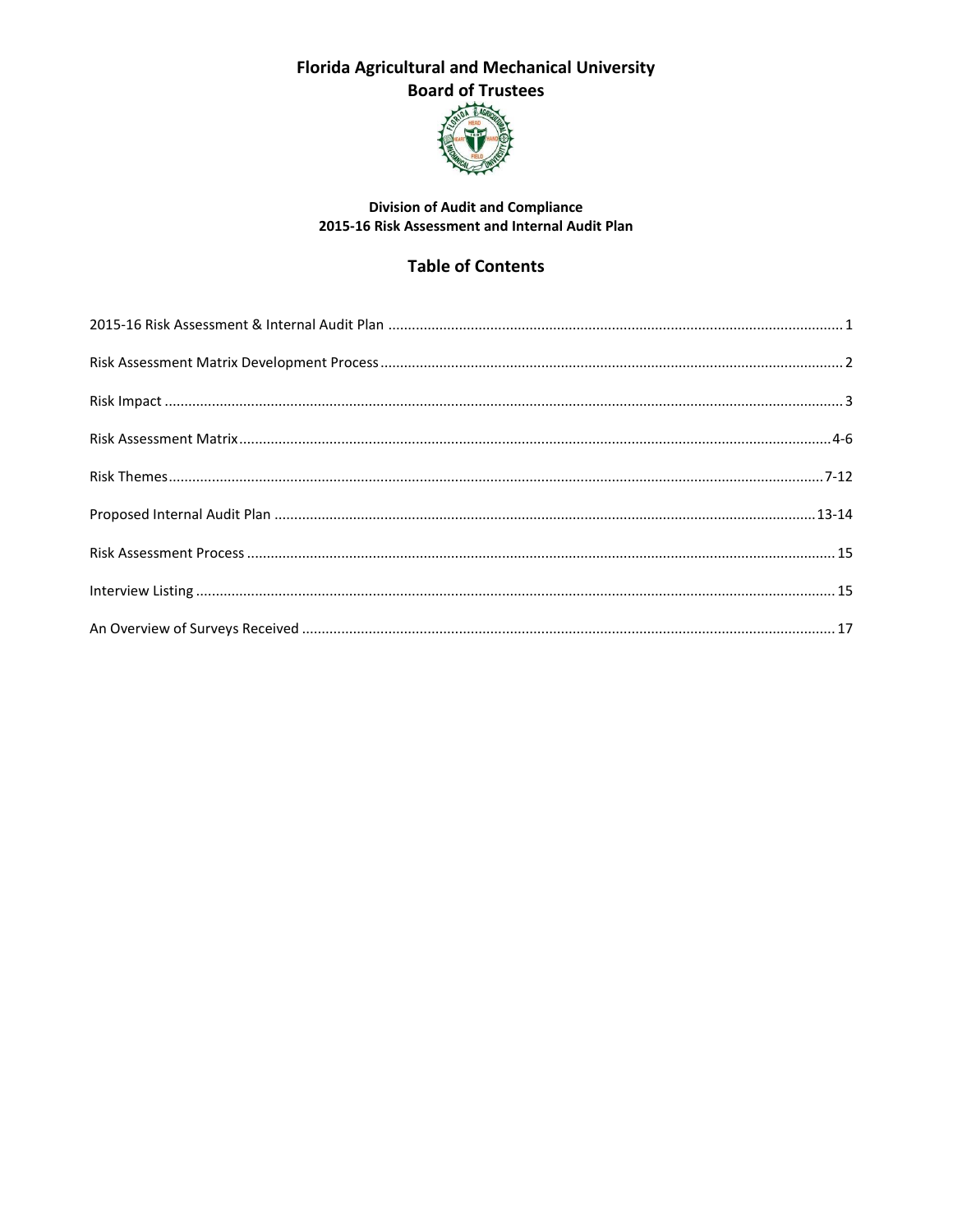

### **2015-16 Risk Assessment & Internal Audit Plan**

### **Executive Summary**

In developing the 2015-2016 Internal Audit Plan, we performed a university-wide internal audit risk assessment, a process that identified and analyzed risks facing Florida Agricultural and Mechanical University (FAMU). The risk assessment served as the primary basis for developing the 2015-2016 Internal Audit Plan. The objective of the risk assessment is to align internal audit resources to those processes that pose the highest risk to the University's ability to achieve its objectives. In addition, we considered fraud risk factors in the development of this Internal Audit Plan.

While completing this year's risk assessment, we conducted 16 interviews with certain members of the Executive Staff and members of FAMU's Board of Trustees related to the University's overall risk universe. Each interview was scheduled for approximately one hour, and each interviewee was asked to comment on the risks associated with FAMU's ability to execute its core objectives and risks specifically related to their span of control. Additionally, meetings with eight focus groups (45 participants) were held and a survey was distributed to focus group participants to solicit feedback on risks associated with significant processes, and to assist in ranking the overall risk of major processes in the different risk universe spheres.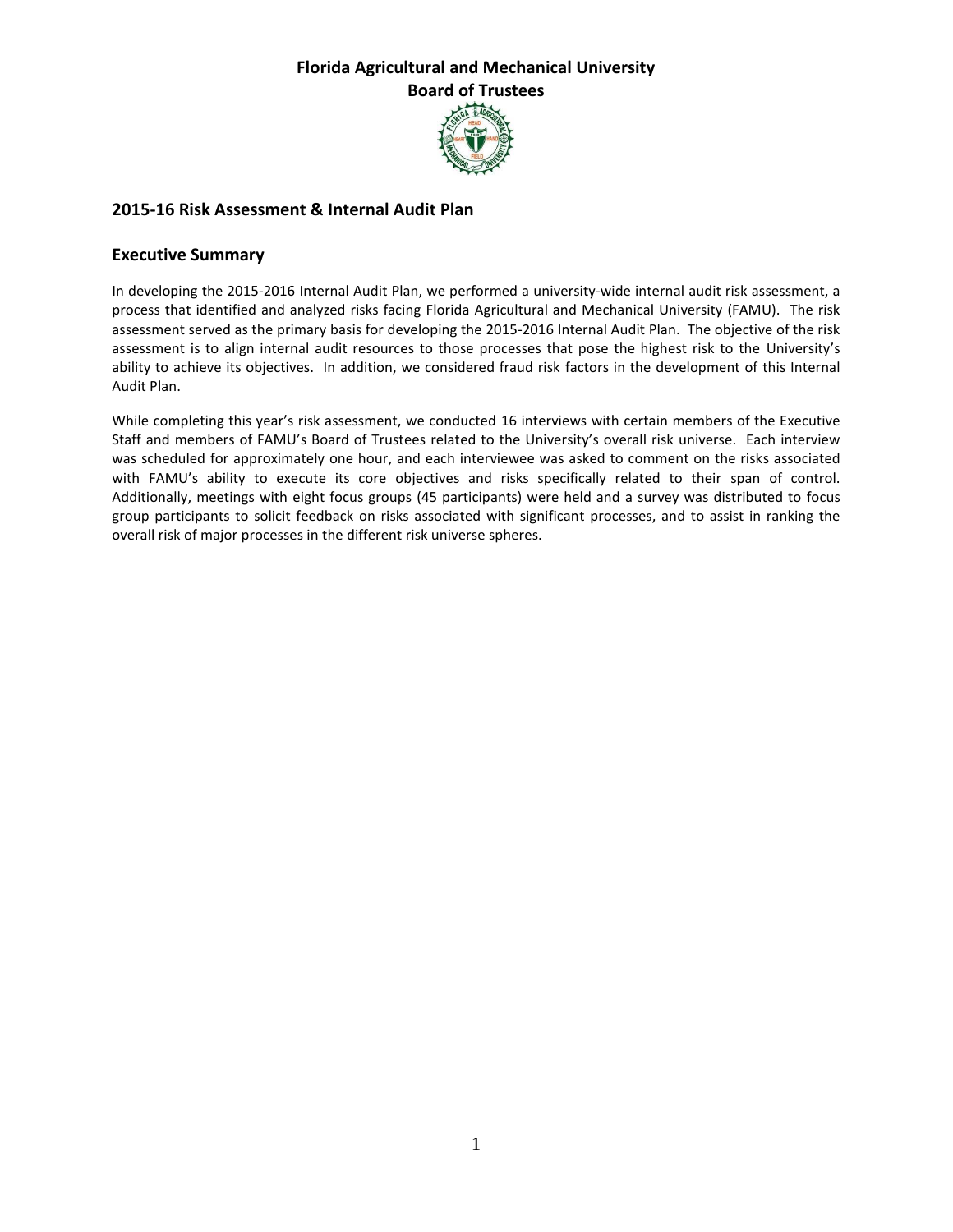

### **Risk Assessment Matrix Development Process**

The development of the Risk Assessment Matrix is a three step process:

- 1. Determine the risk universe for FAMU
- 2. Determine the likelihood of occurrence having a material impact on the University
- 3. Risk definition low, medium and high

#### **Risk Universe**

The risk universe was compiled using a standard risk universe for Universities and adjusting for operations applicable to FAMU. The adjustments to the risk universe were made from our knowledge and experience with the University's operations, prior Internal Audit reports, and from discussions with Executive Staff and focus groups.

### **Likelihood of Material Impact of Occurrence**

The risk related to each category was scored based on the likelihood of having a material impact on the University. Interviewees and survey recipients completed the risk ranking, where each risk was scored on an impact and likelihood scale. Guidance on risk ranking (listed below) was provided to survey recipients for measuring impact and likelihood on a 1-5 scale.

### **Likelihood**

| <b>Score</b>   | Rating                       | <b>Probability</b> |
|----------------|------------------------------|--------------------|
| 5              | Expected                     | >90%               |
| 4              | Highly likely<br>$\leq 90\%$ |                    |
| 3              | Likely                       | $\leq 60\%$        |
| $\overline{2}$ | Not likely                   | $\leq 30\%$        |
|                | Slight                       | $\leq 10\%$        |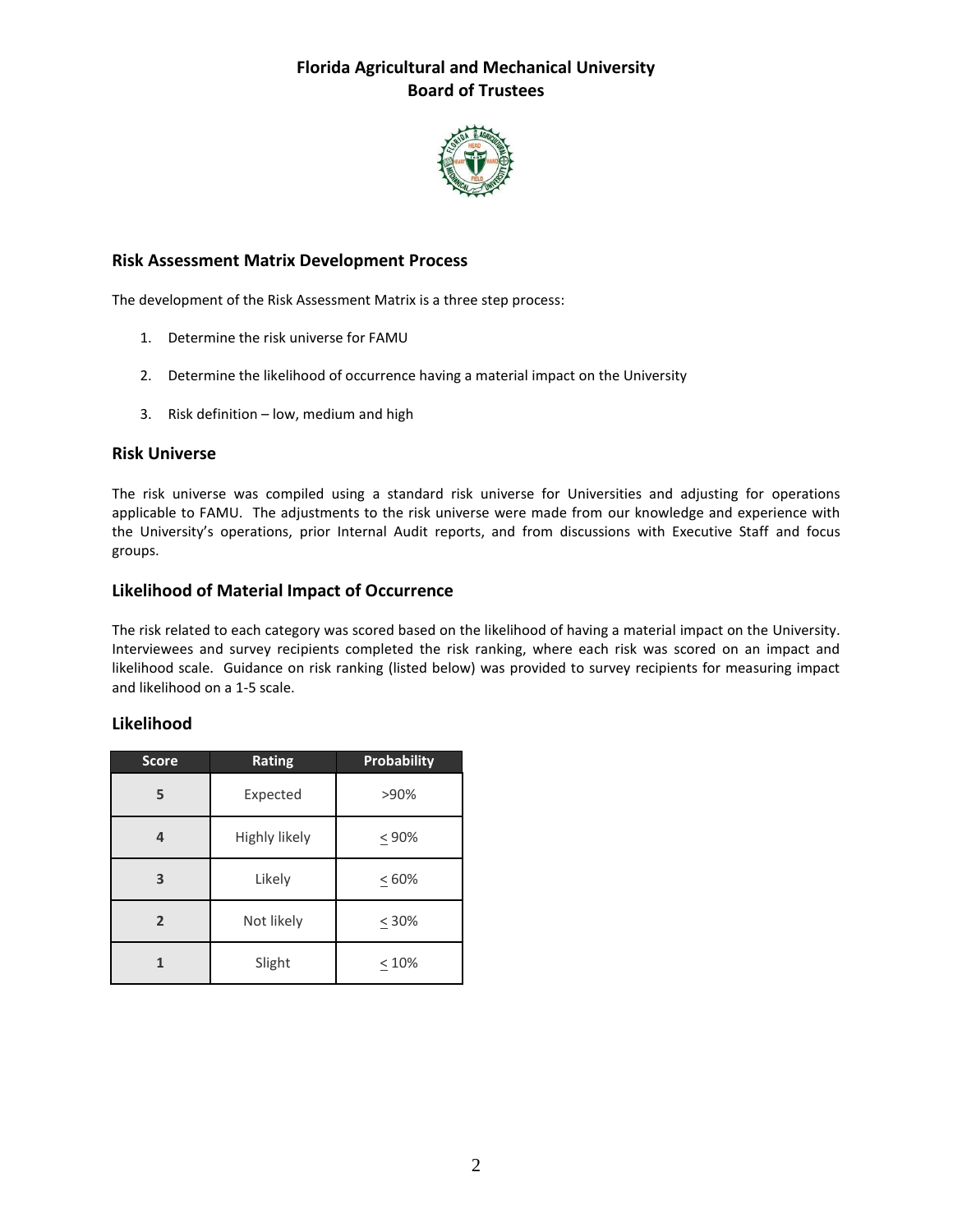

### **Risk Impact**

| <b>Score</b>   | <b>Rating</b>   | <b>Strategic</b>                                                |                                                                                                                                | <b>Operations</b>                                                                             | <b>Compliance</b>                                                                       | <b>Financial</b>                                 |
|----------------|-----------------|-----------------------------------------------------------------|--------------------------------------------------------------------------------------------------------------------------------|-----------------------------------------------------------------------------------------------|-----------------------------------------------------------------------------------------|--------------------------------------------------|
| 5              | Significant     | Loss of<br>confidence in all<br>stakeholder*<br>groups          | Potential closing<br>of University                                                                                             | Enterprise wide;<br>inability to<br>continue normal<br>operations across<br>entire University | Management<br>indictments; Large-<br>scale legal action;<br>Regulatory<br>sanctions     | Financial<br>impact greater<br>than \$100M       |
| 4              | High            | Loss of<br>confidence by 3<br>or more<br>stakeholder*<br>groups | 2 or more<br>changes in senior<br>leadership;<br>significant<br>changes to<br>University's<br>strategic plan                   | Significant<br>interruptions to<br>University<br>operations                                   | Management<br>challenges; Large<br>legal liabilities;<br>Regulatory fines               | Financial<br>impact of<br>\$70M-\$100M           |
| 3              | <b>Moderate</b> | Loss of<br>confidence by 2<br>or more<br>stakeholder*<br>groups | 1 or more<br>changes in senior<br>leadership;<br>significant<br>changes to<br>University's<br>operating plans<br>and execution | Moderate<br>interruptions to<br>University<br>operations                                      | Management<br>reviewed; Legal<br>reserve<br>established;<br>Regulatory<br>investigation | Financial<br>impact of \$50-<br>\$70M            |
| $\overline{2}$ | Low             | Loss of<br>confidence<br>limited to 1<br>stakeholder*<br>group  | Refinements or<br>adjustments to<br>University's<br>operating plans<br>and execution                                           | Minor<br>interruptions to<br>University<br>operations                                         | Management<br>unaffected;<br>Minimal liabilities;<br>Regulatory<br>attention            | Financial<br>impact<br>between<br>\$100K - \$50M |
| 1              | <b>Limited</b>  | Limited impact<br>to 1<br>stakeholder*<br>group                 | Limited<br>adjustment<br>necessary                                                                                             | Limited<br>interruptions to<br>University<br>operations                                       | Limited liabilities<br>or Regulatory<br>impact                                          | Financial<br>impact of less<br>than \$100K       |

**\*Note: example stakeholder groups include students, faculty, Board of Governors, Board of Trustees, donors, alumni, SACS, USDOE, etc.**

Upon receipt of the surveys, we multiplied impact and likelihood and used that number to calculate overall risk, which was then grouped into risk categories of low, moderate and high.

**Risk Definition**



**Low risk** – FAMU has an *unlikely* probability of risks occurring that would have at least a material impact on the Company's ability to achieve its strategic objectives.



**Moderate risk** – FAMU has a *medium* probability of risks occurring that would have at least a material impact on the Company's ability to achieve its strategic objectives.



**High risk** – FAMU has an *expected* probability of risks occurring that would have at least a material impact on the Company's ability to achieve its strategic objectives.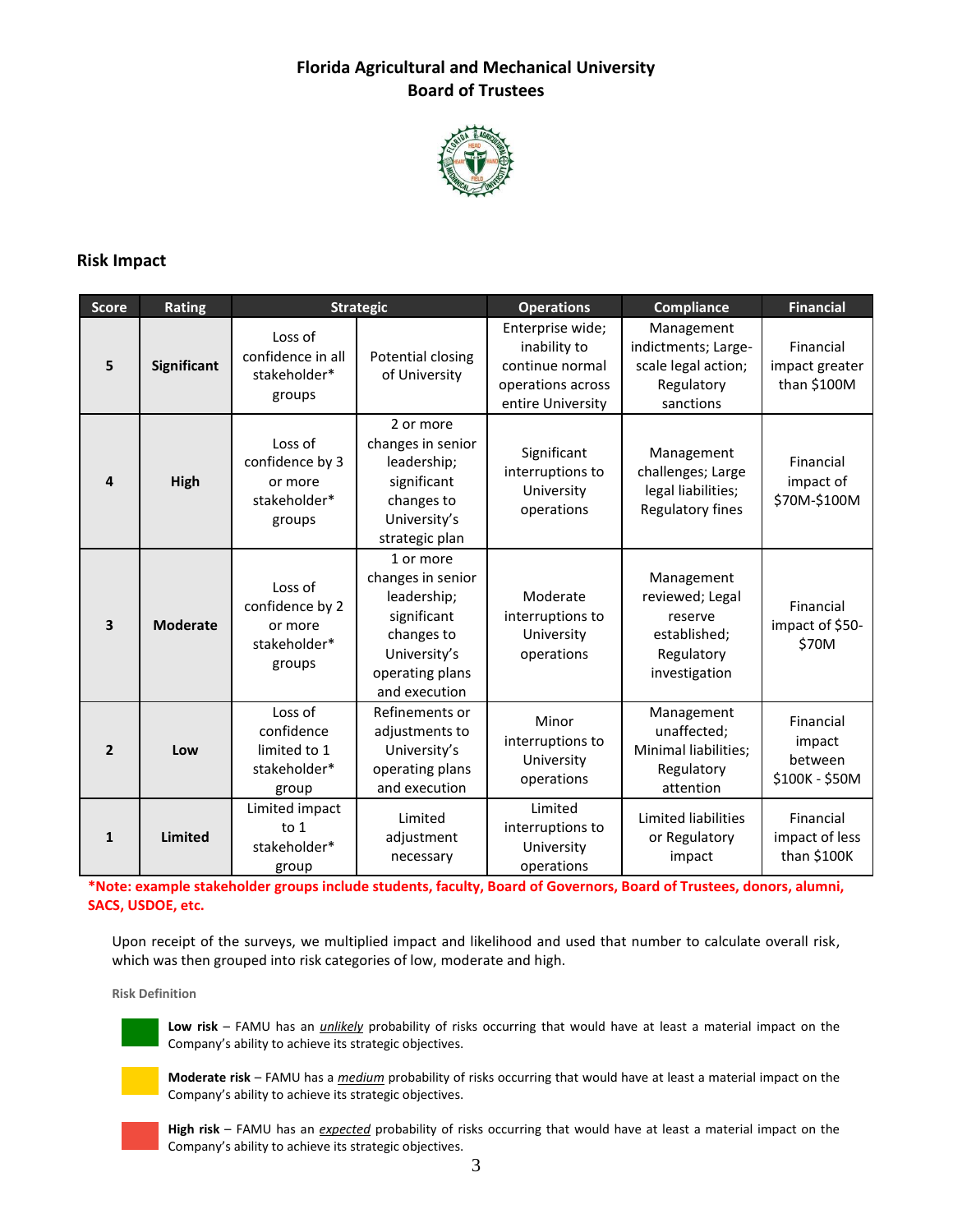

#### **Risk Assessment Matrix**

There are many definitions and categories of risk. Entities perceive risk based on the nature of their operations, the organization's culture and other factors unique to them. Risk Management is broadly defined as a process designed to identify potential events that may affect the entity, and to manage risks to provide reasonable assurance regarding achievement of entity objectives.<sup>1</sup>

Every entity exists to realize value for its stakeholders. Value is created, preserved or eroded by management decisions in all aspects of an entity's activities, from strategy setting to daily operations. Entities failing to recognize the risks they face, from external or internal sources, and to manage them effectively, can destroy value. An effective starting point for understanding risk is to take a look at all aspects of an entity's activities.

The matrix below classifies and ranks FAMU's risks according to the risk universe and scoring as discussed above. Additionally, prior year and planned internal audit coverage is noted in the table below. The Auditor General also performs annual financial statement and federal awards audits.

| Low: $< 10.0$<br>Medium: 10.1 - 14.9              | <b>Overall Ranking</b><br>(Impact * | <b>Planned Internal Audit</b><br>Coverage |         |         |
|---------------------------------------------------|-------------------------------------|-------------------------------------------|---------|---------|
| High: >15                                         | Likelihood)                         | 2015-16                                   | 2016-17 | 2017-18 |
| <b>Strategic Risks</b>                            |                                     |                                           |         |         |
| Governance                                        |                                     |                                           |         |         |
| 1.01 Corporate Governance                         | 16.18                               |                                           | X       |         |
| 1.02 Leadership Effectiveness                     | 14.02                               |                                           |         |         |
| 1.03 Control Environment/Internal Controls        | 13.51                               | X                                         | X       | X       |
| 1.04 Roles, Responsibility & Accountability       | 13.46                               |                                           |         |         |
| 1.05 Culture                                      | 16.92                               |                                           |         | X       |
| <b>Planning &amp; Resource Allocation</b>         |                                     |                                           |         |         |
| 2.01 Strategic Planning & Direction               | 13.81                               |                                           |         |         |
| 2.02 Annual Budgeting & Forecasting               | 13.73                               |                                           |         |         |
| 2.03 IT Enablement & Process Automation           | 16.61                               |                                           |         | X       |
| 2.04 Alliances & Partnerships                     | 11.26                               |                                           |         |         |
| <b>Strategic Initiatives</b>                      |                                     |                                           |         |         |
| 3.01 Program Planning & Governance                | 13.44                               |                                           |         |         |
| 3.02 Program Execution & Monitoring               | 13.01                               |                                           |         |         |
| 3.03 Business Acceptance & Change Management      | 13.88                               |                                           |         |         |
| <b>Industry Dynamics</b>                          |                                     |                                           |         |         |
| 4.01 Macro-economic Factors                       | 10.36                               |                                           |         |         |
| 4.02 Regulatory Uncertainty / Government Advocacy | 16.00                               |                                           |         |         |
| 4.03 Educational Standard / Preference Changes    | 12.46                               |                                           |         |         |
| <b>Communications</b>                             |                                     |                                           |         |         |
| 5.01 Alumni Relations                             | 14.09                               |                                           |         |         |
| 5.02 Community/Media Relations                    | 15.01                               |                                           |         |         |

 $\overline{a}$ <sup>1</sup> Source: COSO Enterprise Risk Management – Integrated Framework, 2004 COSO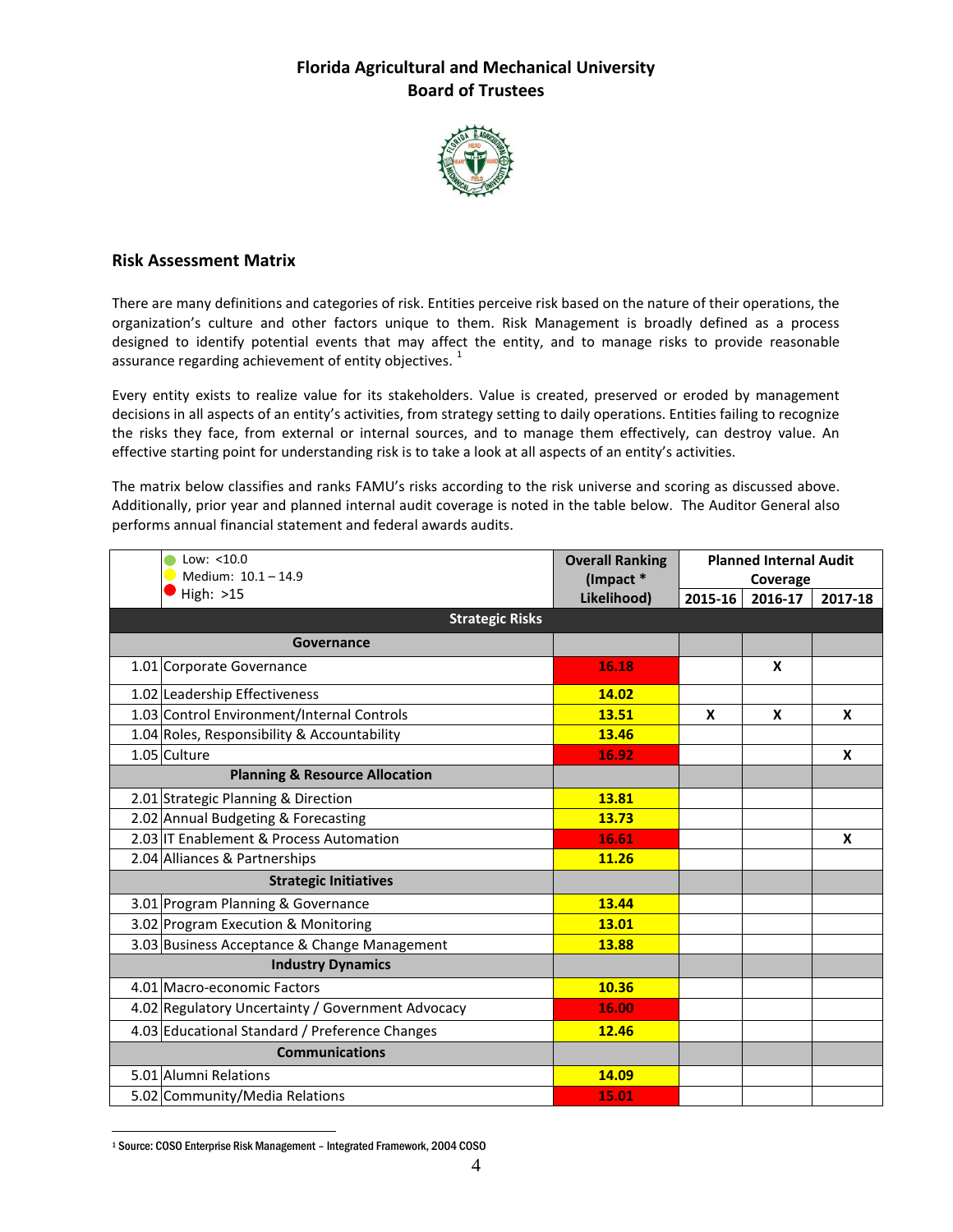

| Low: <10.0<br>Medium: 10.1-14.9                | <b>Overall Ranking</b><br>(Impact * | <b>Planned Internal Audit</b><br>Coverage |         |         |
|------------------------------------------------|-------------------------------------|-------------------------------------------|---------|---------|
| High: $>15$                                    | Likelihood)                         | 2015-16                                   | 2016-17 | 2017-18 |
| 5.03 Crisis Communication                      | 14.72                               |                                           | X       |         |
| 5.04 Faculty, Staff & Student Communication    | 13.09                               |                                           |         |         |
| <b>Operational Risks</b>                       |                                     |                                           |         |         |
| <b>Academic Operations</b>                     |                                     |                                           |         |         |
| 6.01 Curriculum Strategy & Development         | 12.60                               |                                           |         |         |
| 6.02 Faculty Recruiting & Retention Strategy   | 13.91                               |                                           |         |         |
| 6.03 Student Recruiting & Retention Strategy   | 17.49                               |                                           | X       |         |
| 6.04 Tuition - Cost of Education               | 14.01                               |                                           | X       |         |
| 6.05 Admission & Enrollment                    | 16.14                               |                                           |         |         |
| 6.06 Financial Aid                             | 15.93                               | X                                         | X       | X       |
| 6.07 Billings (tuition/services)               | 12.43                               |                                           |         |         |
| 6.08 Student Support Services                  | 13.09                               |                                           |         |         |
| <b>Education Delivery</b>                      |                                     |                                           |         |         |
| 7.01 Capacity Planning & Scheduling            | 11.47                               |                                           |         |         |
| 7.02 On-line Education & Support               | 13.10                               |                                           |         |         |
| 7.03 Licensing & Classroom Technology Support  | 12.41                               |                                           |         |         |
| <b>Contracts &amp; Grants</b>                  |                                     |                                           |         |         |
| 8.01 Contract Management                       | <b>12.09</b>                        |                                           | X       |         |
| 8.02 Sponsor Funding                           | 11.60                               |                                           |         |         |
| 8.03 Intellectual Property                     | 8.86                                |                                           |         |         |
| 8.04 Clinical Trials Research Billing          | 9.63                                |                                           |         |         |
| 8.05 Research & Data Integrity                 | 11.43                               |                                           | X       |         |
| <b>Donor Management</b>                        |                                     |                                           |         |         |
| 9.01 Fundraising/Development Infrastructure    | 12.67                               |                                           |         |         |
| 9.02 Donor Compliance / Intent                 | 12.07                               |                                           |         |         |
| 9.03 Gifts & Donation Management               | 12.27                               |                                           |         | X       |
| <b>Supply Chain</b>                            |                                     |                                           |         |         |
| 10.01 Vendor Management & Supplier Quality     | 10.80                               |                                           |         | X       |
| 10.02 Procurement & Supplier Rationalization   | 9.41                                |                                           |         |         |
| <b>People / Human Resources</b>                |                                     |                                           |         |         |
| 11.01 Human Capital Strategy / Planning        | 14.81                               |                                           |         |         |
| 11.02 Faculty & Staff Performance              | 15.00                               |                                           |         | X       |
| 11.03 Development & Training                   | 15.58                               |                                           |         |         |
| 11.04 Succession Planning                      | 16.30                               |                                           |         |         |
| <b>Information Technology</b>                  |                                     |                                           |         |         |
| 12.01 IT Strategy & Planning                   | 15.79                               |                                           |         |         |
| 12.02 IT Network Infrastructure & Architecture | 17.36                               |                                           |         |         |
| 12.03 IT Availability                          | 16.30                               | X                                         |         |         |
| 12.04 Information Security                     | 16.75                               |                                           | X       |         |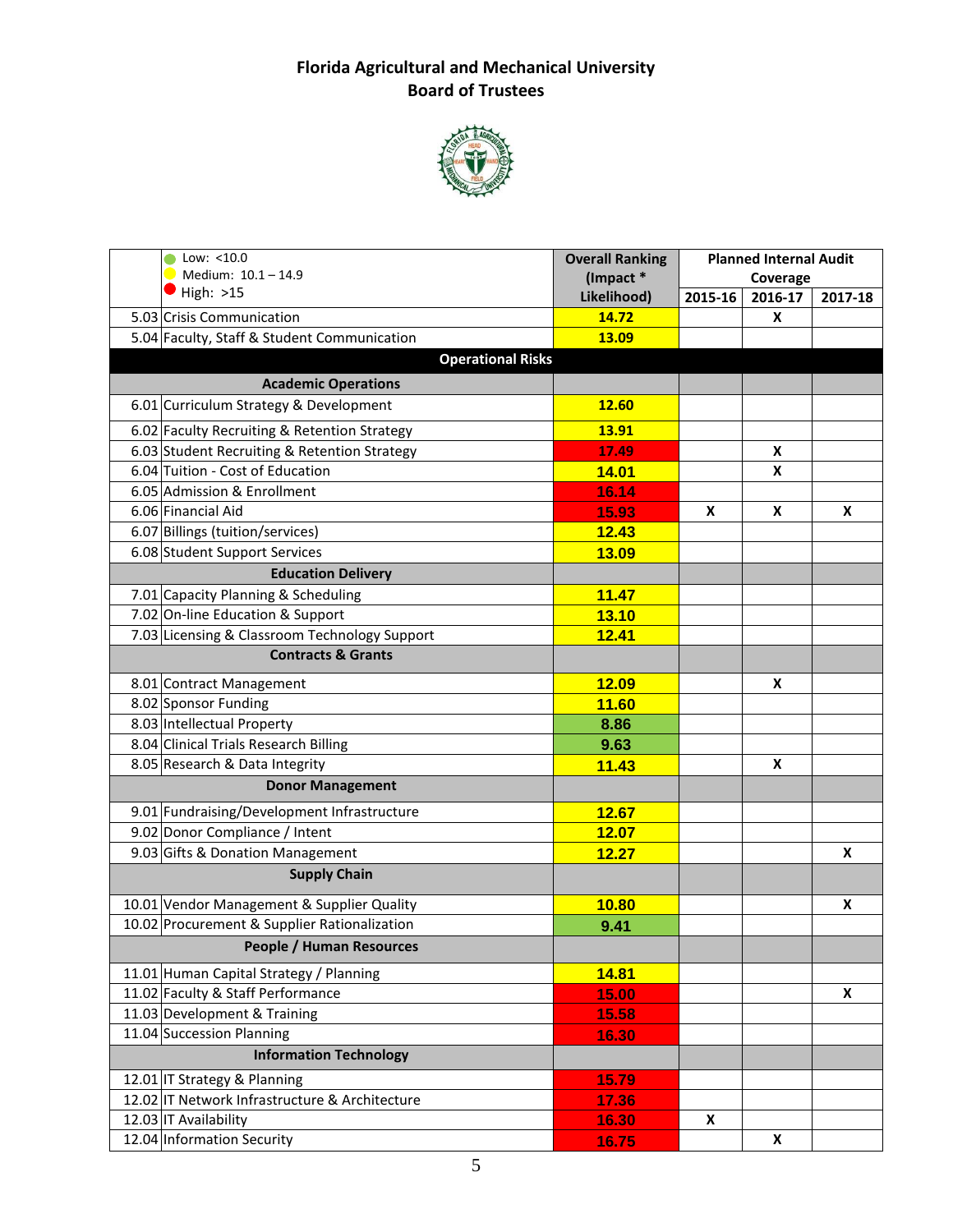

| Low: $<$ 10.0<br>Medium: 10.1-14.9                   | <b>Overall Ranking</b><br>(Impact * | <b>Planned Internal Audit</b><br>Coverage |         |         |
|------------------------------------------------------|-------------------------------------|-------------------------------------------|---------|---------|
| High: >15                                            | Likelihood)                         | 2015-16                                   | 2016-17 | 2017-18 |
| Environmental Health & Safety / Hazards              |                                     |                                           |         |         |
| 13.01 Physical Security                              | 14.95                               |                                           |         |         |
| 13.02 Public & Student Safety                        | 15.36                               |                                           | X       |         |
| 13.03 Lab Safety                                     | 13.64                               |                                           |         | X       |
| 13.04 Business Continuity Planning / Resiliency      | 12.86                               |                                           |         |         |
| <b>Physical Assets</b>                               |                                     |                                           |         |         |
| 14.01 Real Estate Optimization                       | 10.77                               |                                           |         |         |
| 14.02 Property, Plant & Equipment Optimization       | 13.27                               |                                           |         |         |
| 14.03 Construction Management                        | 14.08                               | X                                         | X       | X       |
| 14.04 Facilities Management                          | 13.51                               |                                           |         |         |
| <b>Compliance Risks</b>                              |                                     |                                           |         |         |
| <b>Code of Conduct</b>                               |                                     |                                           |         |         |
| 15.01 Ethics & Integrity                             | 14.25                               |                                           |         |         |
| 15.02 Fraud / Asset Misappropriation                 | 14.80                               |                                           |         |         |
| 15.03 Academic Misconduct                            | 15.08                               |                                           |         | X       |
| 15.04 Conflict of Interest                           | 14.48                               |                                           |         |         |
| <b>Legal &amp; Regulatory</b>                        |                                     |                                           |         |         |
| 16.01 Anti-corruption                                | 12.96                               |                                           |         |         |
| 16.02 Research Compliance                            | 11.96                               |                                           |         |         |
| 16.03 Labor Laws                                     | <b>11.91</b>                        |                                           |         |         |
| 16.04 Sales Tax Compliance                           | 10.28                               |                                           |         |         |
| 16.05 Athletic Programs & NCAA                       | 16.91                               |                                           |         | X       |
| 16.06 HIPAA (Privacy & Security)                     | 12.80                               |                                           | X       |         |
| 16.07 FERPA                                          | 13.57                               |                                           |         |         |
| 16.08 Maintain 501(c)3 Tax-Exempt Status             | 12.67                               |                                           |         |         |
| <b>Finance Risks</b>                                 |                                     |                                           |         |         |
| <b>Accounting &amp; Reporting</b>                    |                                     |                                           |         |         |
| 17.01 Financial Accounting, Reporting and Disclosure | 13.70                               |                                           |         |         |
| 17.02 Management Reporting & Business Intelligence   | 15.56                               | X                                         | X       | X       |
| <b>Liquidity &amp; Credit</b>                        |                                     |                                           |         |         |
| 18.01 Cash Planning & Management                     | 13.82                               |                                           |         | X       |
| 18.02 Credit & Collections                           | 14.74                               |                                           |         |         |
| 18.03 Investment Strategy & Management               | 17.60                               |                                           |         |         |
| 18.04 Funding & Refinancing                          | 13.01                               |                                           |         |         |
| 18.05 Debt Structure & Management                    | 14.37                               |                                           |         |         |
| 18.06 Bond Compliance                                | 14.36                               |                                           |         |         |
| 18.07 Pension Fund Liability                         | 13.53                               |                                           |         |         |
|                                                      |                                     |                                           |         |         |
| <b>Risk Management</b>                               |                                     |                                           |         |         |
| 19.01 Insurance Coverage & Optimization              | 14.59                               |                                           |         |         |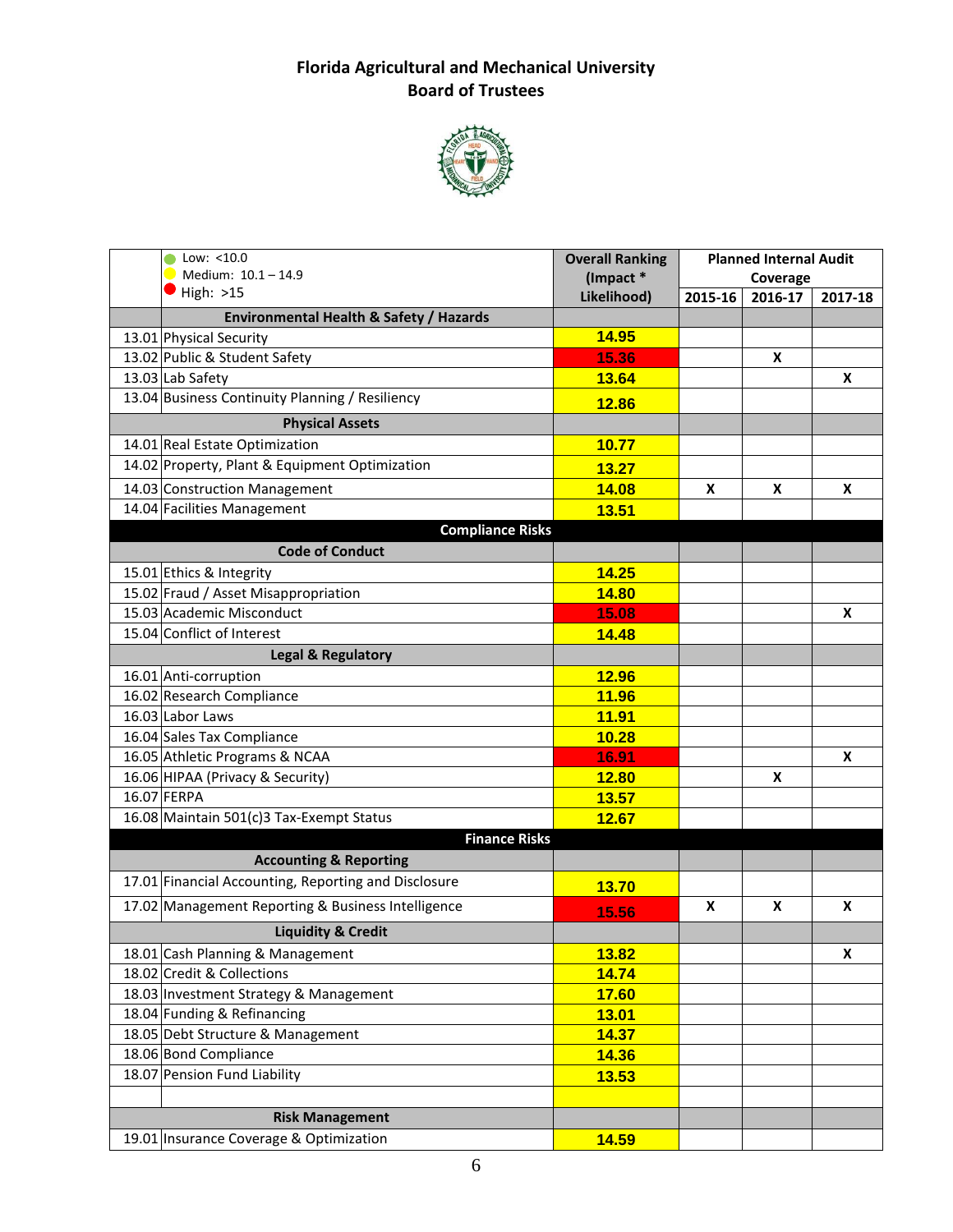

### **Risk Themes**

Listed below is a summary of risks consistently cited by interviewees and survey recipients during this year's Risk Assessment. These are summarized here to provide the Audit Committee and management with areas represented to the Division of Audit & Compliance to be "top of mind" for key executives and managers within the organization.

#### **Governance**

An area noted during our Risk Assessment interview process was that while the University has policies and procedures in place, oftentimes certain areas or departments are not following these policies. Failure to follow policies and procedures increases the University's risk in all risk categories, and affect the ability to safeguard resources and deliver education services. An additional concern is lack of a process for adopting, reviewing, and changing University policies, which increases the risk that policies are not updated to meet changes in the environment.

**Internal audit coverage** – Policies and procedures reviews (conducted as part of each audit and in investigations); Review of process for adopting, reviewing and changing policies (2015-16); assessing ethics-related programs and activities (2016-17); assessing adequacy of risk management (2017-18)

#### **Funding**

Diminishing funding from the State and a continued soft economy is a high risk for the University. Decreased government funding results in increased dependence on tuition and donations in a current state where enrollment is flat and tuition increases are not likely to be approved. The University is continuing to recover from the previous SACS probation. Although the University is no longer on probation, the University has continued to have several flow-down effects: there is an adverse effect on faculty and student morale; and enrollment has decreased from prior levels and flattened. Reductions in Federal funding for student financial aid (i.e., PELL grants for summer terms) provides continued concern for students' ability to obtain financial aid (as approximately 90% of the student body is on some sort of financial aid).

Donor relations and donor management also were cited as a risk to the University. Capital campaigns are challenging given the recent low rankings from the performance funding metrics and continued media scrutiny surrounding the University.

Continued funding from the State relies on meeting certain metrics, including retention, graduation rates, and employment after graduation. The Board of Governors has mandated that it receive assurance that the process for submitting data related to performance funding metrics is reliable. Additionally, Florida Statute 1009.286 was recently passed, which requires a student to be responsible for 100% of course costs if the student exceeds 110% of the required credit hours to obtain a degree.

**Internal audit coverage** – Process review for performance based funding metrics (2015-16, 2016-17, and 2017-18); Assessment of Compliance with Florida Statute 1009.286 (2016-17); and FAMU Foundation process review (2017-18)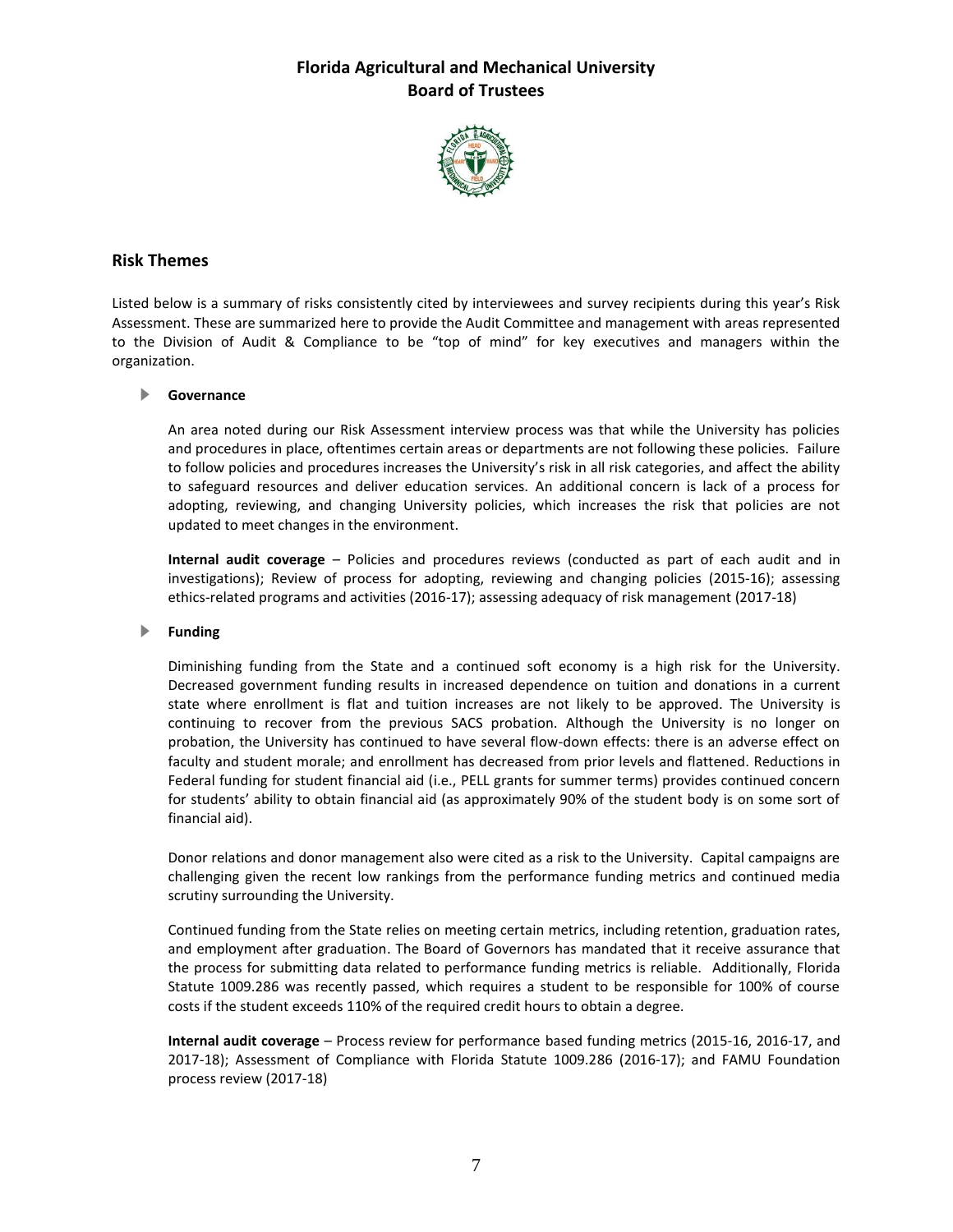

#### **Student Recruitment and Retention**

A main goal of the University is the ability to recruit the best and the brightest students. Historically, the University has enrolled a mix of "access opportunity" students (i.e., students who do not meet all requirements for admission to the University). Although the number of "access opportunity" students admitted in the last two years has been reduced from prior years, the mix of "access opportunity" students admitted continues to have an impact on graduation rates (on average 6 years) and progression rates. This will continue to affect the University's ability to meet the requirements for performance-based funding metrics, if support services are not provided. The University has implemented an initiative to reduce the number of access opportunity students accepted; however, the University will need to invest money and resources to continue this initiative and to increase the number of students who apply for admission. Additionally, money and resources will need to be invested to provide the support services to retain students, such as academic advisement, tracking system, amended academic policies, career development, transition programs, counseling, and classroom technology support.

**Internal audit coverage** – Student Recruitment and Retention process assessment (2016-17)

#### **Financial Aid**

Risk Assessment interviewees and survey respondents consistently noted the management of financial aid funds (including administering to students and return of funds to the government) as a high risk area for the University. If financial aid is not administered according to federal regulations, penalties and fines could occur. Additionally, if FAMU fails to administer financial aid to students in a timely manner, this could adversely affect student recruitment and retention.

It was also noted that the University's IT systems are not used to their full functionality, and financial aid processes were noted as being more manual than necessary.

An Associate Vice President and two debt counselors have been hired to address some of the high risk areas. Enhancements to financial aid processes in the past year have included satisfactory academic progress appeal, exit counseling, and official and unofficial withdrawals.

**Internal audit coverage** – Financial aid process review (2015-16); student eligibility review (2016-17); Review compliance with Return to Title IV provisions (2017-18)

#### **Athletics & NCAA Compliance**

One high compliance risk noted by Risk Assessment participants was the potential for a major NCAA or Title IX infraction. The University is required to have a certain number of players eligible to field a team. During 2013-14 and 2014-15, the NCAA imposed penalties on some athletic teams as a result of a low academic progress rate. An NCAA investigation disclosed some violations and additional penalties could be imposed. Additionally, there is elevated media scrutiny around college athletics, and an infraction could potentially cause increased reputational risk for FAMU.

Another risk related to the athletic department is lack of funding and the operating deficit. The athletic department has operated with a minimal compliance staff, increasing the risk that noncompliance could occur. Much of the department's funding comes from the athletic fees assessed to students; consequently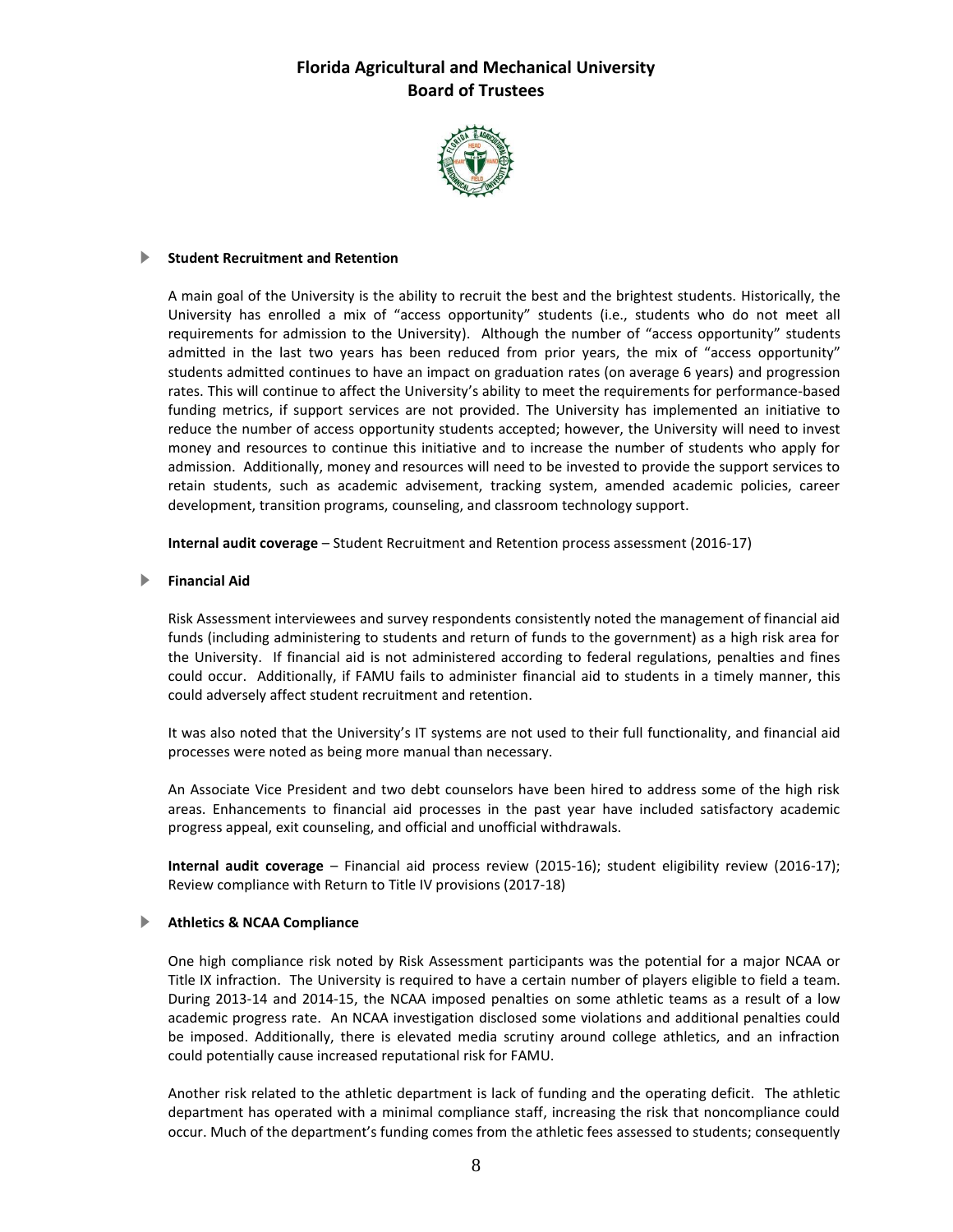

the flat enrollment increases the risk that the Athletic department's revenues will continue to be less than expenses.

**Internal audit coverage** – Follow-up on certain financial and operational Athletic department processes (2015-16); Liaison in responding to NCAA investigative report (2015-16); audit of athletic department cash collections (2016-17); review of compliance with NCAA regulations (2017-18)

#### **Human Resources**

Human Resources provides the systems, tools, and processes for managers to perform their day-to-day responsibilities and operations. During the Risk Assessment, several respondents noted the University administration continues to face organizational challenges in recruiting and retaining talented faculty and staff. Respondents noted that faculty salaries are low compared to other state universities and rank as one of the lowest in the State of Florida. Additional risks to the University included retaining institutional knowledge, inadequate performance evaluation process, and background checks not being timely performed. Respondents also mentioned that certain areas lacked either enough resources or lacked qualified resources to effectively carry out University objectives.

Several respondents also indicated that formal succession planning is not consistently performed by the University administration, which could result in loss of institutional knowledge when individuals leave the University.

Human Resources is currently redesigning the University's position classification system to ensure that staff positions are appropriately classified. The new staff classification system will assist managers with making fiscally responsible decisions when it comes to making compensation and promotion decisions.

**Internal audit coverage** – assessing privacy risks (2015-16); assess performance evaluation process (2017- 18)

#### **Information Technology (IT)**

Almost all Risk Assessment participants noted some aspect of IT as a high risk for the University. A theme consistently mentioned was that the University's ERP System (PeopleSoft) is not configured to provide maximum system functionality. One root cause of this issue noted is that there is no IT Governance Committee in place to make long term strategic decisions regarding selecting and prioritizing the development of functionality that should exist in the system. Several respondents noted that manual processes are required to supplement and/or be used in place of processes that could be automated (including systemic approvals, reconciliations, segregation of duties controls, etc.).

The growing cost of IT is also a high risk for the University. During the Risk Assessment, individuals noted it is difficult to meet salary demands of rising IT professionals, and also difficult to retain the talent needed to maintain the University systems. Maintaining the resources the University has spent time to train, specifically with particular applications (PeopleSoft), is a challenge that creates further risk. The Network Operations Closet (NOC) air conditioning system needs to be replaced. It does not have sufficient cooling and there is a risk it could go down for an extended period of time.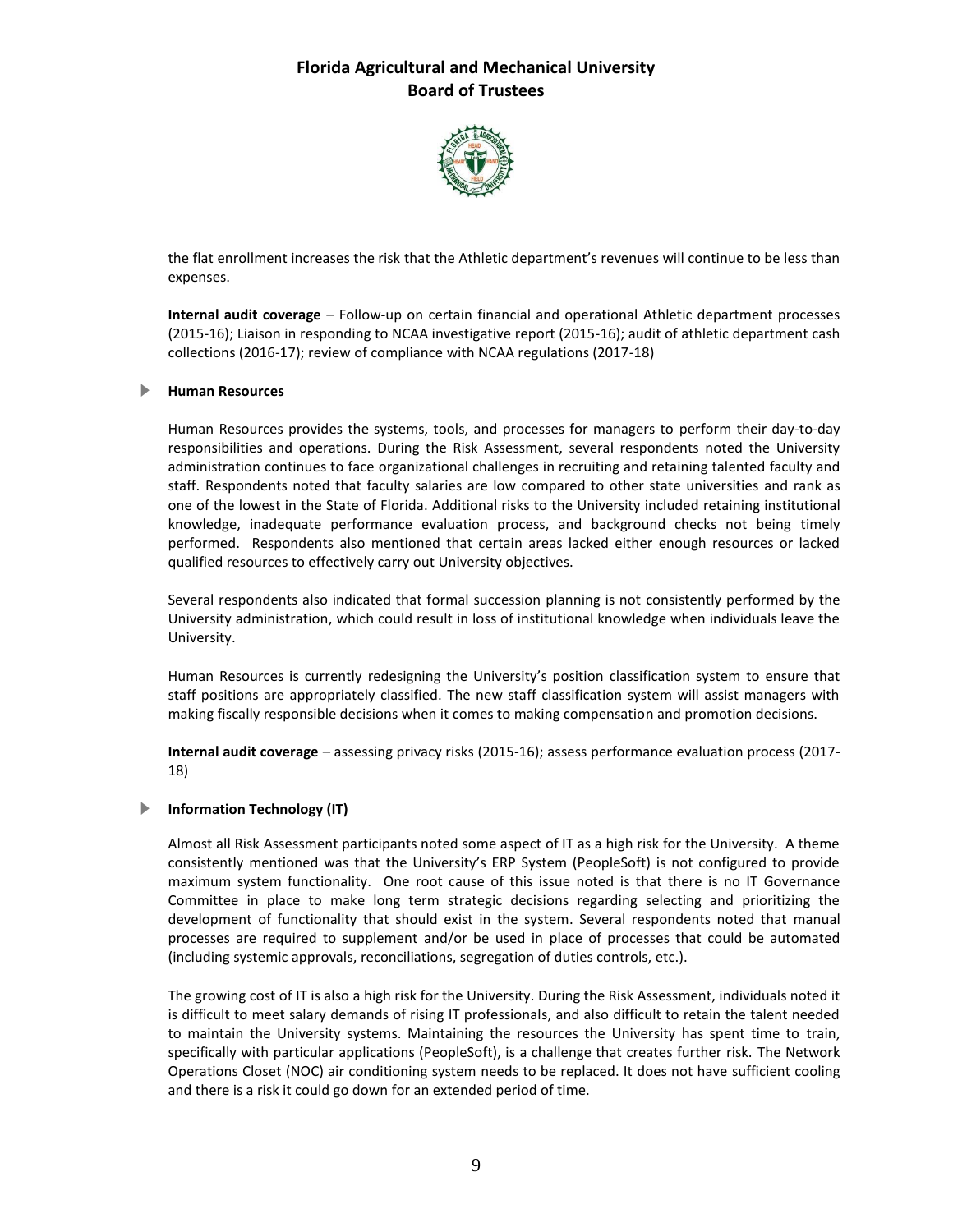

The establishment of a disaster recovery plan is important for the University to reduce the likelihood of interrupted operations. The University currently does not have a comprehensive and formalized disaster recovery plan; however, the applications that run on the PeopleSoft system are hosted by a third party, Cedar Creststone, which has a disaster recovery plan and could recover PeopleSoft data. However, the University uses several other IT applications that do not have formal disaster recovery plans and which could cause significant interruptions if not easily recoverable.

Data breaches and inadequate access controls continue to be a concern. A University-wide procedure that would require supervisors to verify access to data within their area of responsibility is being developed.

Finally, online classes are in the early stages of development at the University. This is a large revenue opportunity for the University, and it will be important to have the system infrastructure to be able to effectively offer courses via this platform. The University has migrated several IT systems (irattler/peopleSoft, Blackboard, email, legacy student system, and website infrastructure) to the cloud and other third party managed hosted systems.

**Internal audit coverage** – Information Technology access controls assessment (2015-16), IT security controls assessment (2015-16); Disaster Recovery Assessment (2016-17); IT Automated Controls Assessment (2017-18)

#### **Physical Security / Public and Student Safety**

Physical security and public/student safety was noted as a high risk at the University. During the Risk Assessment, respondents noted that funding is not adequate to secure the campus and upgrades should be made to more fully secure the campus and its buildings. While a rogue student or person on campus can always pose a risk, the University has implemented measures to reduce the impact, including ensuring that the security cameras are operational, installing additional cameras, increasing lighting, officers walking the campus and buildings to show a physical presence, increasing training hours for staff, evaluating firearms training, use of an emergency notification system, and purchase of equipment. The Department of Public Safety received State accreditation during the year and is seeking accreditation from a national agency as evidence that its processes and procedures meet appropriate standards of operation. Other security measures being considered include fencing off parts of campus in which the crime is the highest, equipment and technological updates, and adding building access security.

Several respondents indicated appropriate controls and processes to ensure safety in university laboratories need improvement, which increases the risk that students and staff could be injured.

**Internal audit coverage** – Review Clery Act reporting (2016-17); Assessment of Laboratory safety controls (2017-18)

### **Media Relations and Crisis Communication**

Due to the recent events, the University has had extensive media coverage over the past few years. Publishing inaccurate information and creating a negative image of the University is a high risk for the University. As previously mentioned, this could also lead to an adverse impact on fundraising, retention, and enrollment.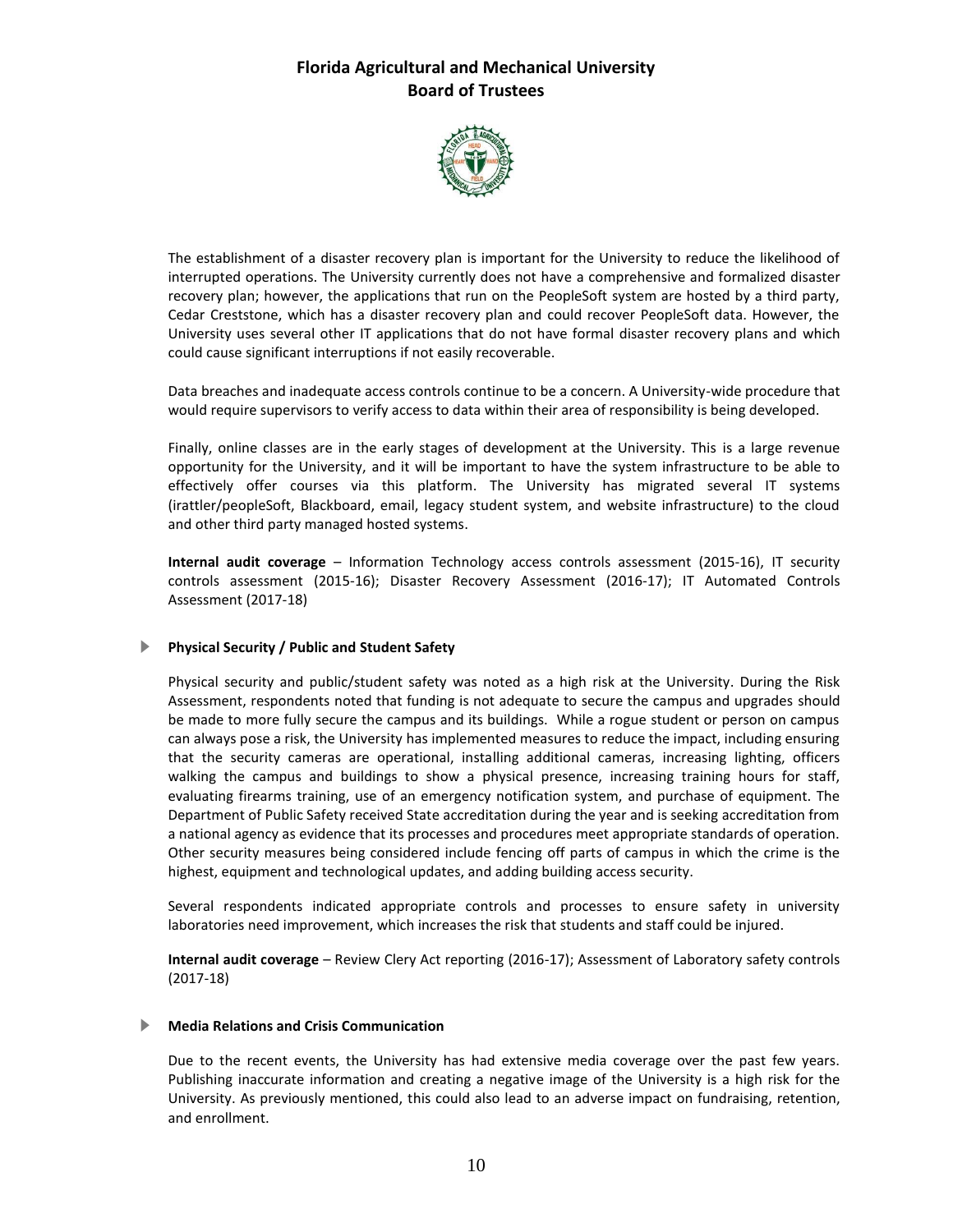

When a crisis occurs related to FAMU, the University could be unfavorably affected if the crisis is not addressed with a swift, formal action plan, including clearly defined roles and responsibilities. Crisis management and emergency management teams have been established to respond to events that could affect the University's image and brand. Respondents indicated crisis communications have not been timely and accurately reaching faculty, staff, and students. All stakeholders of the University should be considered in crisis communications – students, faculty, staff, alumni, community, and the media.

Improvements in university communications have included implementation of a quality control review of publications and a style manual to provide uniformity in university publications.

**Internal audit coverage** – Crisis communication plan development advisory project (2016-17)

#### **Procurement and Accounts Payable**

Risk assessment participants noted that the procurement function (including vendor management and accounts payables) is a risk to FAMU.

Interviewees noted that the procurement process is slow and often takes longer than expected to generate purchase orders. This was noted as especially affecting the area of research and grants, as many grants are on a restricted timeline for using funds. This area in particular has had to create system workarounds to procure goods/services. System work-arounds create elevated risk for the University in the areas of following policies and procedures, potential for fraud, and other downstream inefficiencies.

Respondents also noted that certain vendors are hesitant to work with FAMU as timely payment is not consistent. Limited ability to work with preferred vendors could affect performance of the University and its ability to meet key objectives.

**Internal audit coverage** – Accounts Payable review (2015-16); Contracts and Grants review (2016-17); Research Compliance assessment (2016-17); Vendor performance management review (2017-18)

#### **Construction Management**

The University has two major construction projects in process. A new procedures manual has been developed for management of construction projects, but has not been used long enough to determine its effectiveness. In addition there has been significant turnover in the Facilities Planning and Construction department.

**Internal audit coverage –** Audit construction project (2015-16); (2016-17); (2017-18)

#### **Budgeting and Cash Management**

Flattening enrollment, uncertainty around donations and state funding, and flattening of tuition increases have caused an uncertainty in the level of funding the University will receive in coming years. As such, participants noted that budget planning at the University has become a challenge. Having a solid budget process in place allows the University to more appropriately allocate resources. The University is in the process of reviewing and revising its budget process to provide a structure to ensure that resources are allocated to those programs and activities that further the University's goals and are priorities.

The University collects cash at sites other than the central cashier's office. The decentralization of cash collections increases the risk of misappropriation of assets.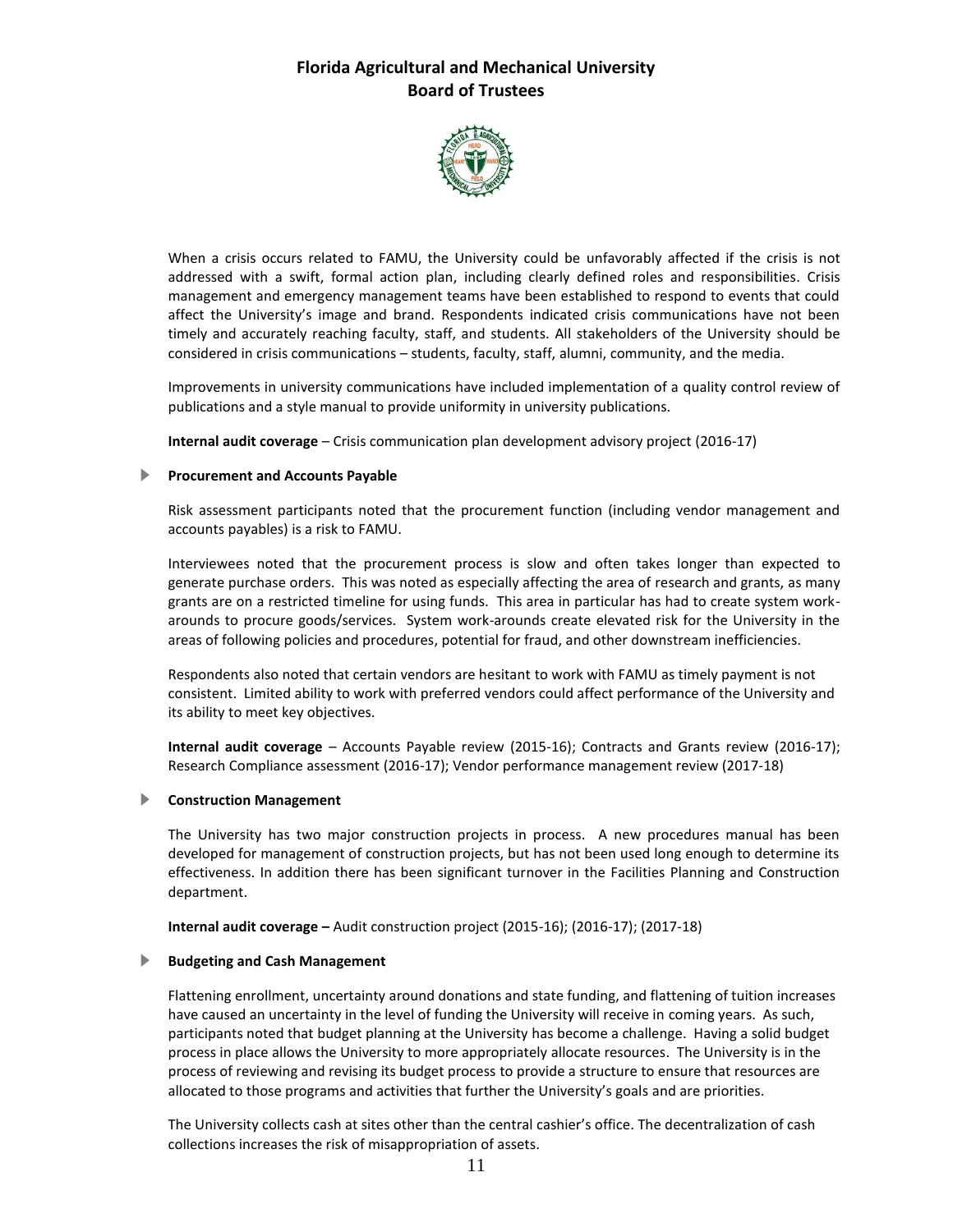

**Internal audit coverage –** Decentralized cash collections (2015-16, 2016-17, and 2017-18); Cash forecasting and budget review (2017-18)

#### **Regulatory and Compliance**

The University's compliance function is decentralized. Compliance officers for the various compliance activities oversee compliance in their area of responsibility, such as NCAA, Title IX, ethics, research, Equal Employment Opportunity, ADA, Family Medical Leave Act, and SACS, but there is no on-going coordinating and monitoring of the day-to-day compliance activities. Risk for noncompliance is increased without appropriate coordination and on-going oversight.

**Internal audit coverage –** Management service project to implement proposed BOG regulation concerning compliance function (2015-16); assess compliance with Family Medical Leave Act (2016-17)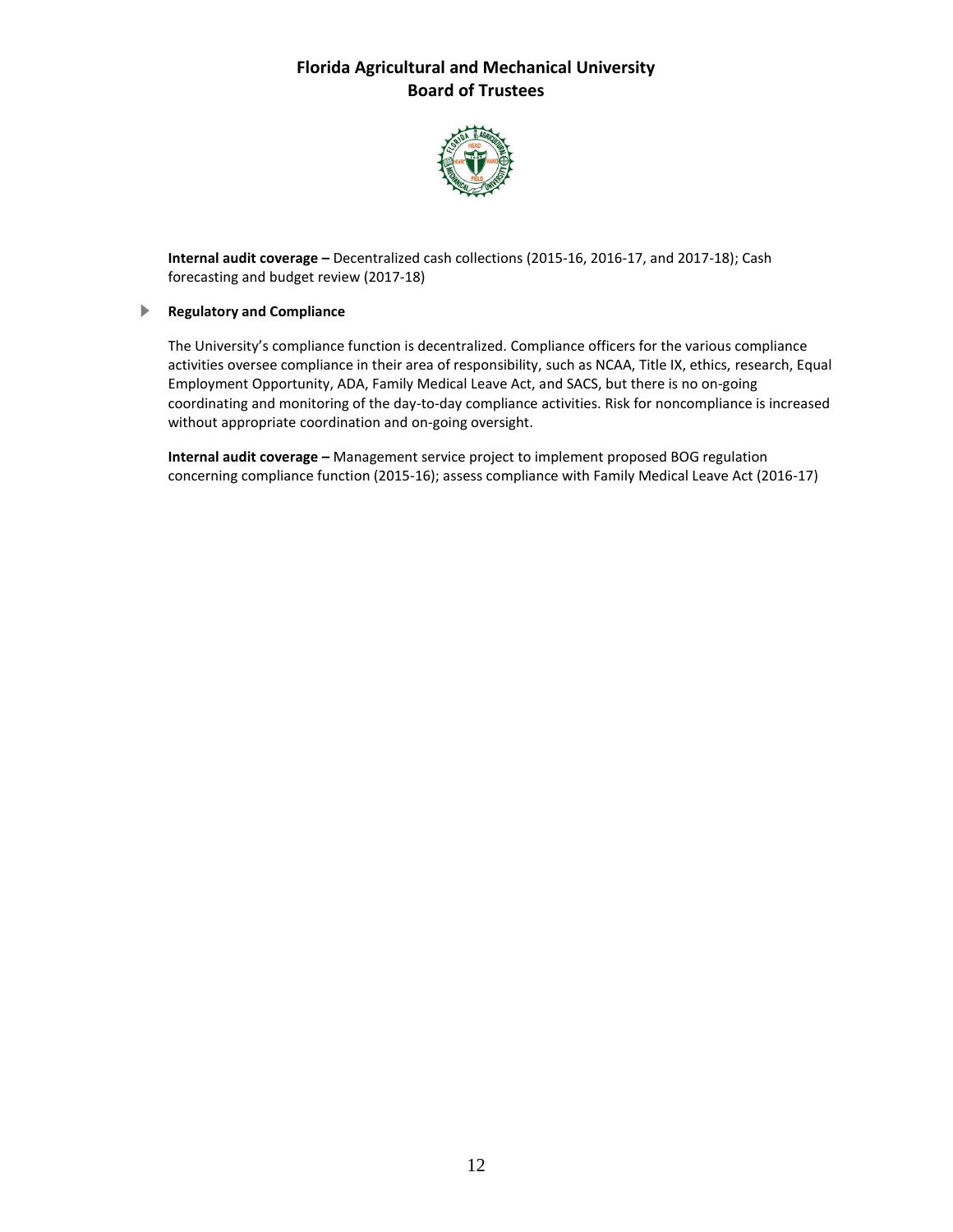

|                                                              | <b>Proposed Internal Audit Plan</b> | <b>Coverage for Fiscal Year</b> |         |         |
|--------------------------------------------------------------|-------------------------------------|---------------------------------|---------|---------|
| <b>Project Description</b>                                   | <b>Risk Category/Risk Area</b>      | 2015-16                         | 2016-17 | 2017-18 |
|                                                              | Governance                          |                                 |         |         |
| Policies & procedures review                                 | <b>Control Environment</b>          | 400                             |         |         |
| Policy adoption, review, and change                          |                                     |                                 |         |         |
| review                                                       | Corporate governance                |                                 | x       |         |
| Review adequacy of risk management<br>Culture                |                                     |                                 |         | x       |
|                                                              | <b>Financial</b>                    |                                 |         |         |
| Accounts payable review                                      | Accounting and reporting            | 400                             |         |         |
| Decentralized cash collections                               | Accounting and reporting            | 300                             | X       | X       |
| Cash forecasting & budget review                             | Accounting and reporting            |                                 |         | X       |
|                                                              | <b>Compliance</b>                   |                                 |         |         |
| Review privacy risks                                         | Legal & regulatory                  | 300                             |         |         |
| Review compliance with NCAA rules                            | Legal & regulatory                  |                                 |         | X       |
| Review compliance with FMLA                                  | Legal & regulatory                  |                                 | X       |         |
|                                                              | <b>Operational</b>                  |                                 |         |         |
| Financial aid process review                                 | Academic operations                 | 350                             |         |         |
| Financial aid student eligibility review                     | Academic operations                 |                                 | х       |         |
| Financial aid return to title IV                             |                                     |                                 |         |         |
| compliance                                                   | Academic operations                 |                                 |         | x       |
| IT - Access controls review                                  | <b>Information Technology</b>       | 400                             |         |         |
| IT - Security controls review                                | <b>Information Technology</b>       | 400                             |         |         |
| IT - Disaster Recovery Plan review                           | <b>Information Technology</b>       |                                 | X       |         |
| IT - Review Automation/use of                                |                                     |                                 |         |         |
| PeopleSoft                                                   | <b>Information Technology</b>       |                                 |         | X.      |
| Construction management review                               | Physical assets                     | 300                             | х       | X       |
| Review laboratory safety controls                            | Environmental Health & Safety       |                                 |         | X       |
| Review Title IX/Clery Act reporting                          | Environmental Health & Safety       |                                 | х       |         |
| Review compliance with 1009.286, FS                          | <b>Academic operations</b>          |                                 | х       |         |
| <b>FAMU Foundation Process review</b>                        | Donor Management                    |                                 |         | X       |
| Contracts & grants compliance review                         | Contracts & Grants                  |                                 | x       |         |
| Research compliance review                                   | Contracts & Grants                  |                                 | x       |         |
| Vendor performance management                                | Supply chain                        |                                 |         | X       |
| Assess student recruitment & retention                       | Academic operations                 |                                 | Χ       |         |
| Review performance evaluation process People/Human Resources |                                     |                                 |         | X       |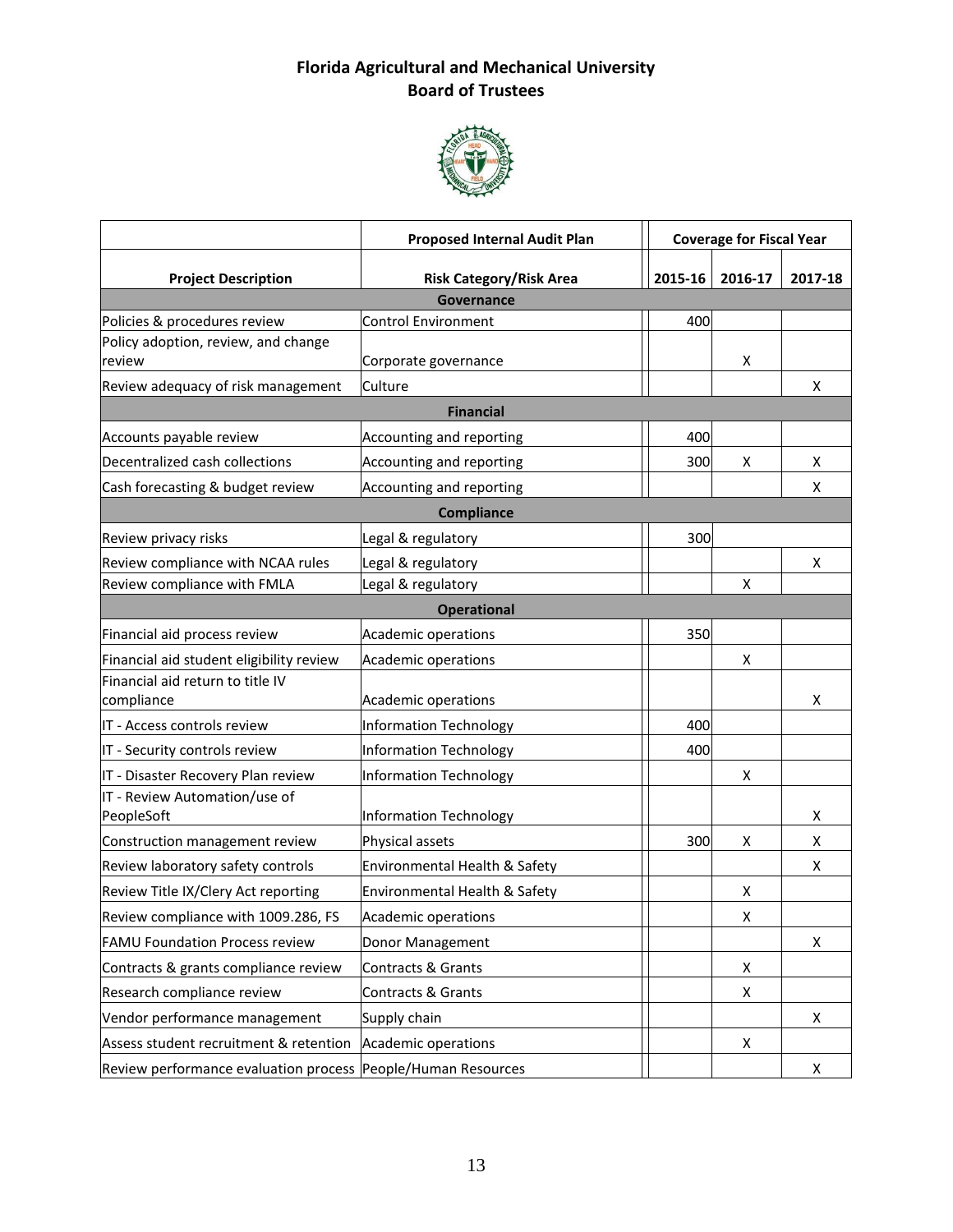

| Performance based funding metrics                              | Control environment/internal controls | 1,500  | X | x |
|----------------------------------------------------------------|---------------------------------------|--------|---|---|
| <b>Total Hours Audits &amp; assurance</b>                      |                                       | 4,350  |   |   |
|                                                                | <b>Management Advisory Services</b>   |        |   |   |
| Implementation of compliance function                          | Compliance/Legal & regulatory         | 400    |   |   |
| Crisis communication plan development Strategic/communications |                                       |        | х |   |
| Management requests                                            |                                       | 700    | x | X |
| <b>Total Management Services</b>                               |                                       | 1,100  |   |   |
|                                                                | <b>Follow Ups And Investigations</b>  |        |   |   |
| Follow up athletic department processes                        |                                       | 250    |   |   |
| Follow up of audit findings                                    |                                       | 250    | X | X |
| Investigations                                                 |                                       | 3,305  |   |   |
| <b>Total Follow up and investigation</b>                       |                                       | 3,805  |   |   |
| <b>Internal Audit Administration</b>                           |                                       |        |   |   |
| <b>Training</b>                                                |                                       | 320    |   |   |
| Administration                                                 |                                       | 4,800  |   |   |
| Leave                                                          |                                       | 520    |   |   |
| <b>Total internal Audit Administration</b>                     |                                       | 5,640  |   |   |
| Total All Hours                                                |                                       | 14,895 |   |   |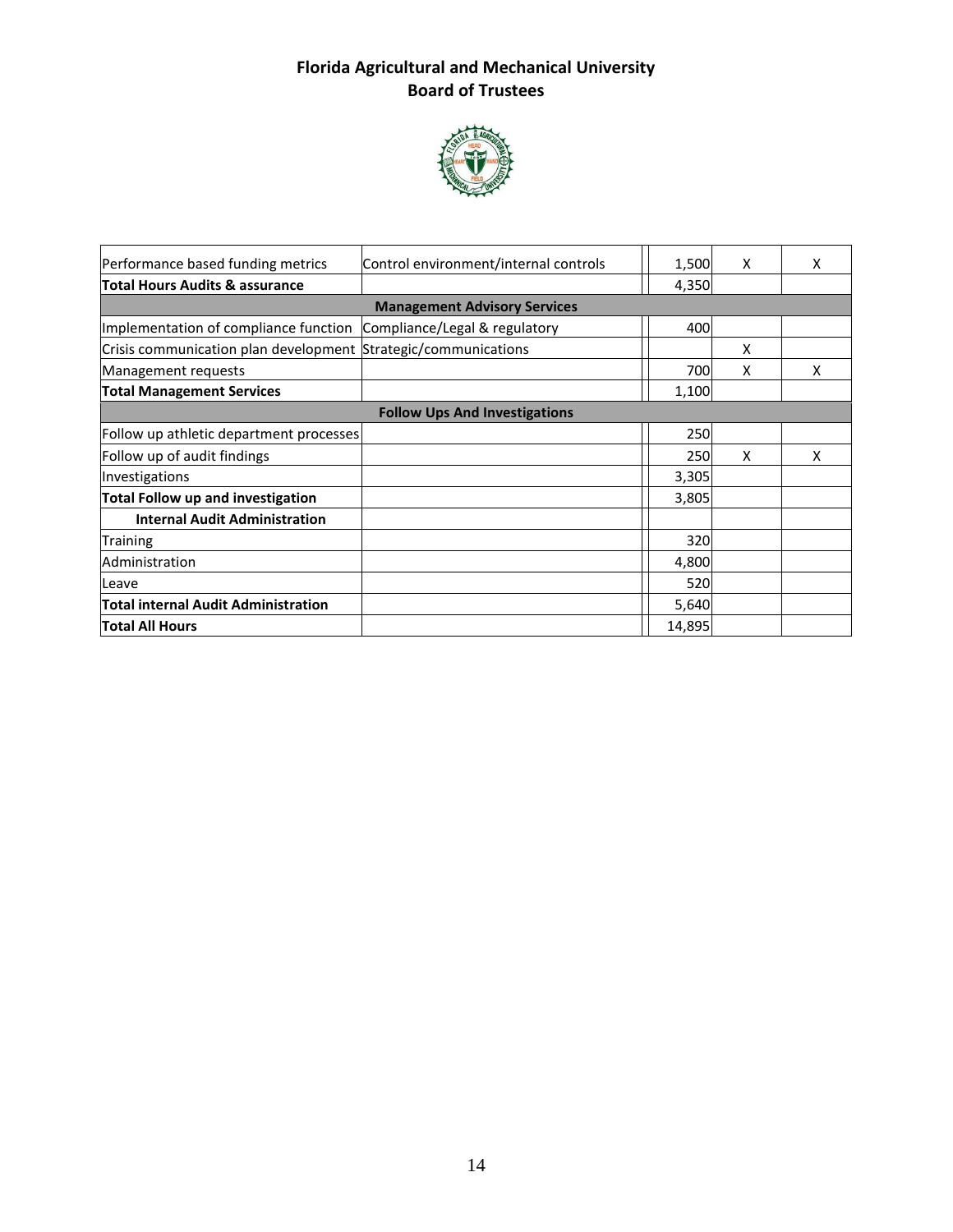

#### **Risk Assessment Process**

In preparation for the risk assessment interviews, the team researched FAMU and its industry risks by utilizing experiences from FAMU and other university internal audits. Based on the research performed, the team members discussed the views of risk facing FAMU and reviewed a listing of projects performed by the Division during the year.

The team then solicited feedback on the relevant risk points and potential projects during the risk assessment interview process. The interviews are an integral part of the risk assessment process, as the Division brings internal audit experience and FAMU management expertise on the risks facing the University.

In addition, we met with focus groups and distributed an automated risk assessment survey to the next level of FAMU administrators, soliciting their confidential input on risks facing the organization. The result of this process is a comprehensive view of the important risks at FAMU and an audit plan responsive to those risks.

#### **Interviewee Listing**

In conducting the University risk assessment, we interviewed fifteen individuals across the organization in key financial, operational, strategic and compliance functions. Each interview was scheduled for one hour.

Interviewees were asked to specifically consider and comment on the following items:

- $\blacktriangleright$  The scope of their responsibilities
- Inherent risk in their functional area
- Their view of risks related to the processes in their area of responsibility
- **Their view on overall risk to the University**
- **Their view of fraud risk for the University**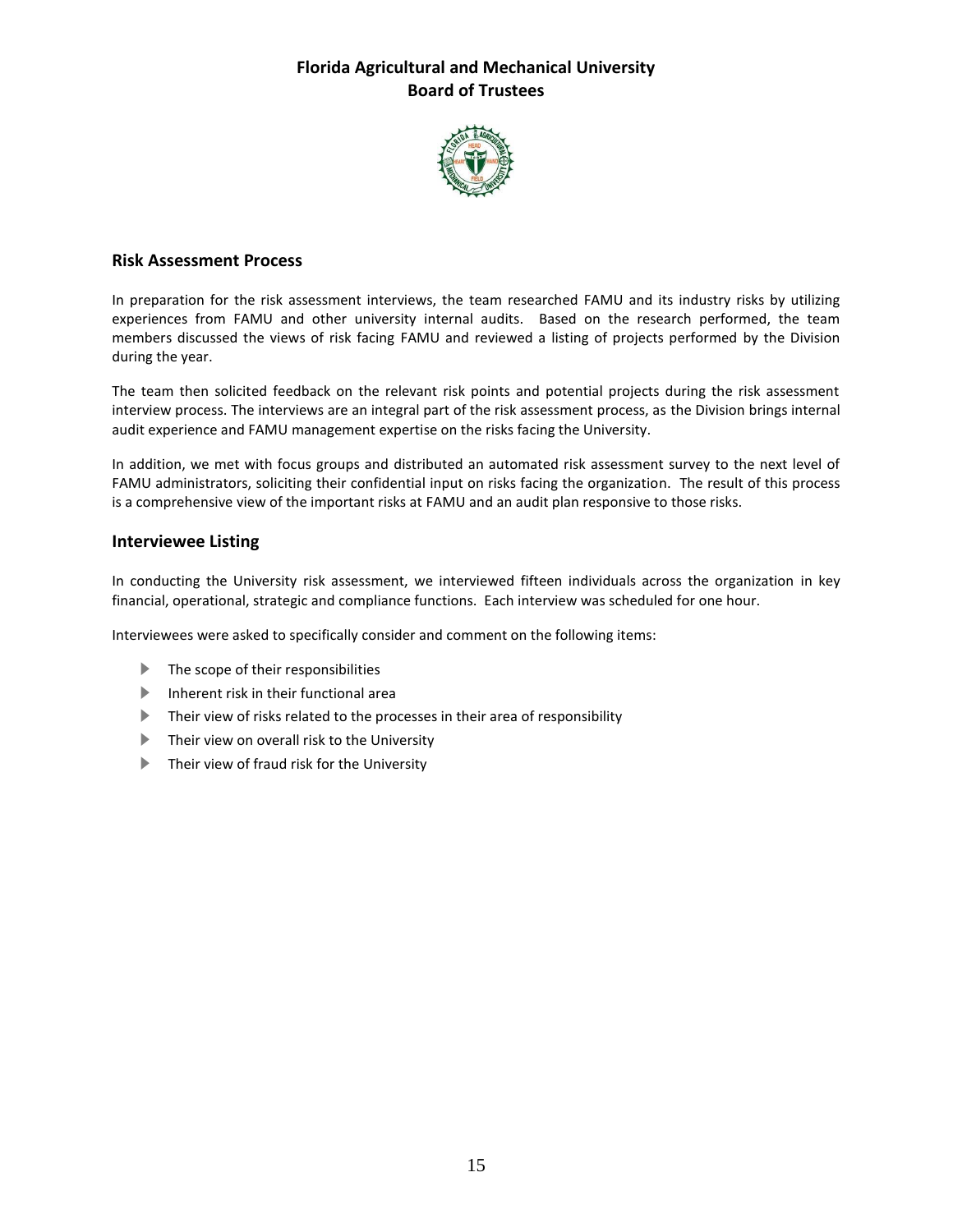

#### **Interview Listing** *(continuation)*

The following members of FAMU's Board of Trustees, Executive Staff, and other members of Administration were interviewed:

| <b>Name</b>                | <b>Title</b>                                                                        |
|----------------------------|-------------------------------------------------------------------------------------|
| Trustee Rufus Montgomery   | Chairman, Board of Trustees                                                         |
| Trustee Karl E. White      | Chairman, Audit Committee, Board of Trustees                                        |
| Elmira Mangum              | President                                                                           |
| Dale Cassidy               | Vice President for Finance and Administration                                       |
| <b>Terence Calloway</b>    | Chief of Police/Director of Public Safety                                           |
| Marcella David             | Provost & Vice President for Academic Affairs                                       |
| Funmi Ojetayo, Esq         | Special Assistant and Counsel to the President                                      |
| George Cotton Sr.          | Vice President, University Advancement/Executive Director of FAMU<br>Foundation (i) |
| Earl D'Wayne Robinson      | Interim Athletic Director                                                           |
| Dr. William E. Hudson, Jr. | Vice President for Student Affairs                                                  |
| David Cantrell             | Associate Vice President and Chief Information Officer (ii)                         |
| Avery D. McKnight, Esq.    | Vice President and General Counsel                                                  |
| <b>Timothy Moore</b>       | Vice President for Research                                                         |
| Jimmy Miller               | Vice President for Communications and External Relations                            |
| Joyce Ingram               | Assistant Vice President and Chief Human Resources Officer                          |
| Wanda Ford                 | <b>Executive Director of Title III Programs</b>                                     |

(i) Since George Cotton Sr., was hired by FAMU on July 1, 2015, Angela Poole, former Interim Vice President for University Advancement/Executive Director of FAMU Foundation, also participated in the risk assessment interview for the University Advancement/FAMU Foundation area.

(ii) Since David Cantrell was hired by FAMU on June 8, 2015, Michael James, former Interim Associate Vice President and Chief Information Officer, also participated in the risk assessment interview for the Enterprise Information Technology (EIT) area.

In addition, we distributed the risk assessment survey to the next level of FAMU administration (focus groups) soliciting their confidential input on risks facing the University.